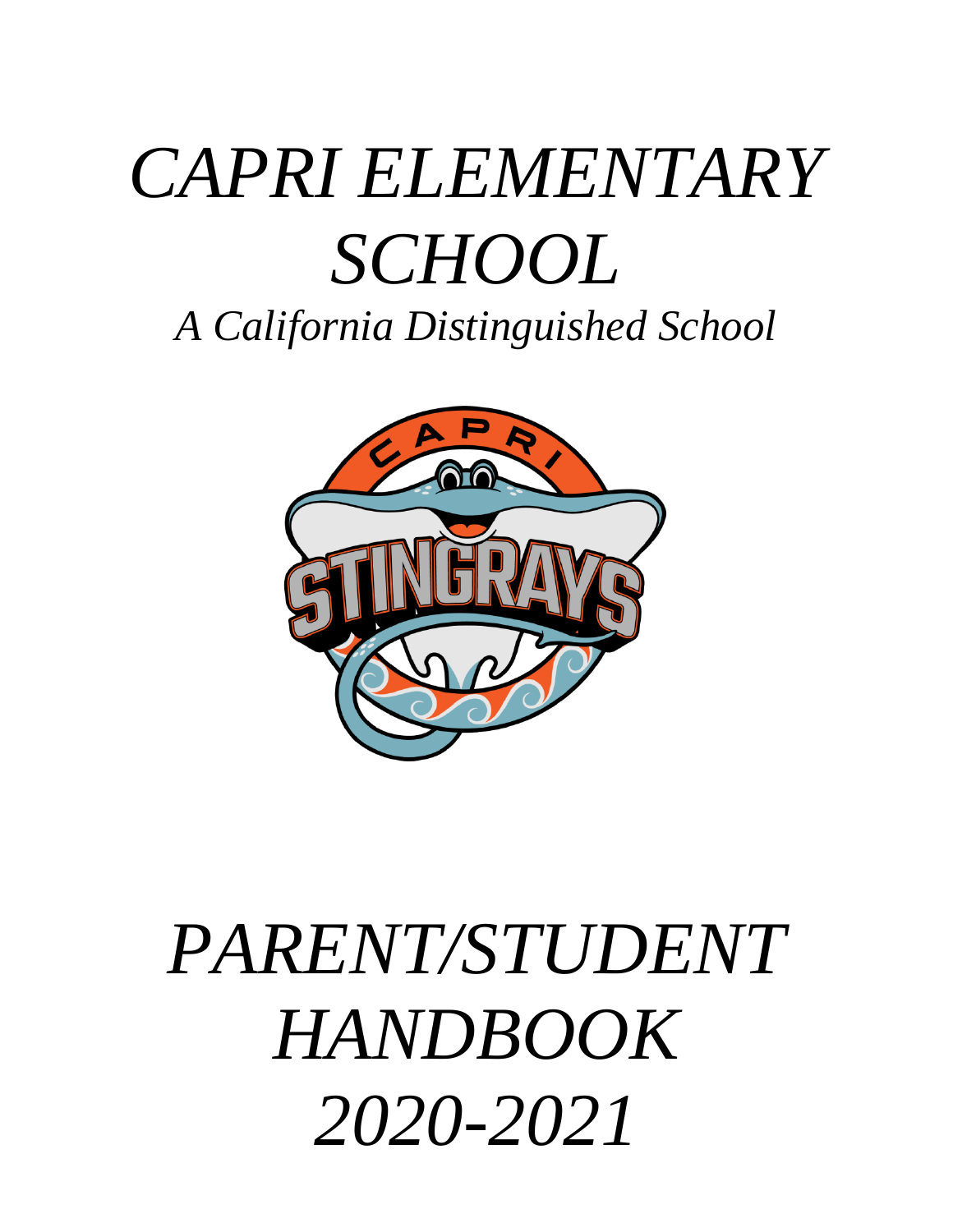# *CAPRI ELEMENTARY SCHOOL*

*Dear Families,*

*Below is an inspirational message that reflects our commitment to children and families.*

# *To All Who Enter*

**Because this school is a human institution dedicated to empowering all within to be successful everyday and not merely a building of brick and mortar; we hope that you will find peace and success while you are under our roof.**

**May your classrooms and this school be your second home. May those who you love be near you in thoughts and dreams. As we get to know you we hope that you will be as happy as if you were in your own home.**

**May your knowledge increase and your achievements abound. May every class you attend and everyday you spend here add to your joy. When you leave may your journey be safe.**

**We are all travelers on this road of education. From birth till death we continue to learn and grow. May the times spent here be pleasant for you, profitable for society, helpful for those you meet, and a joy to those who know and love you best.** 

**Author Anonymous**

*Sincerely,*

**Mrs. Carrie Lancon**

*Carrie Lancon Principal*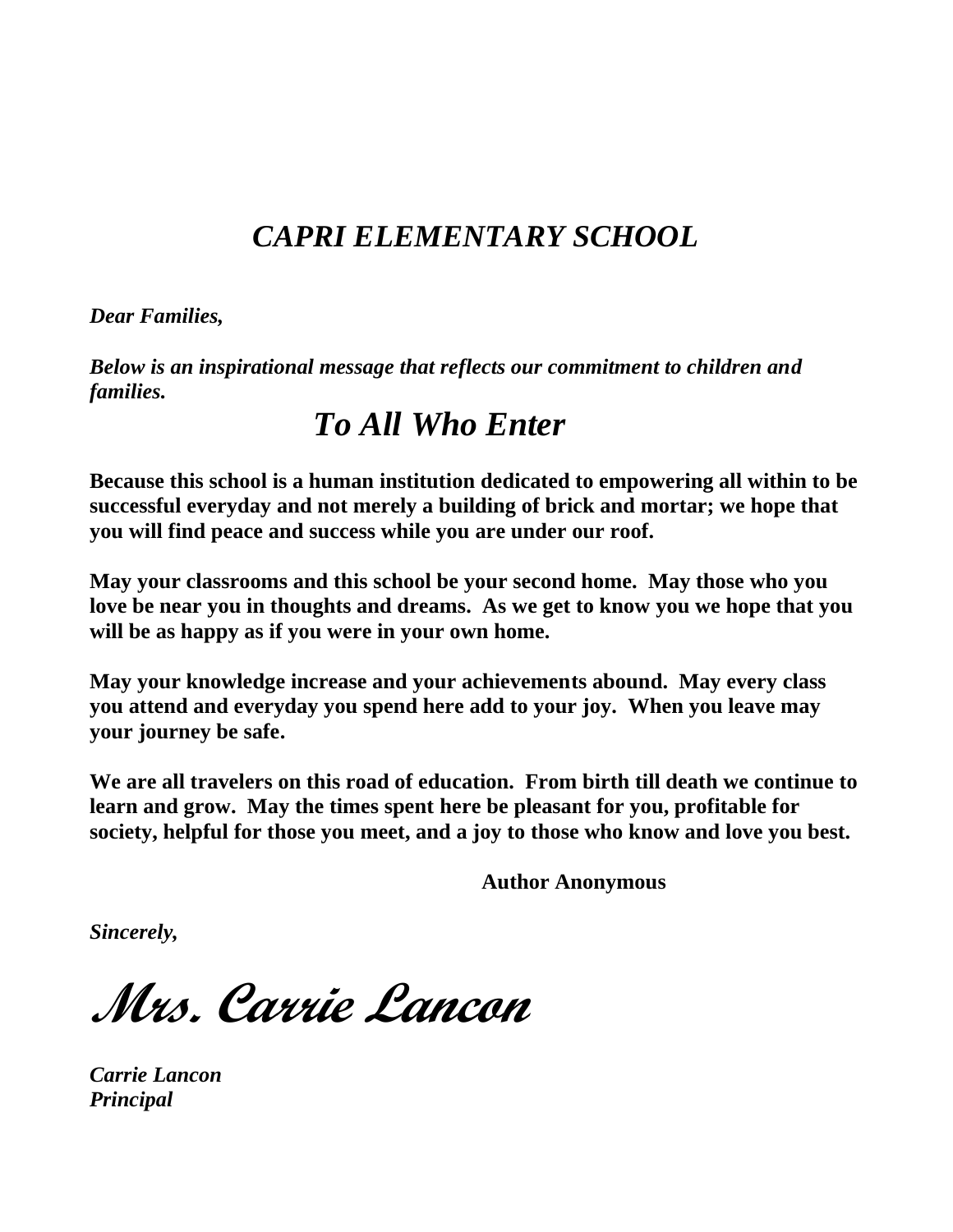# **TABLE OF CONTENTS**

| <b>STAFF DIRECTORY</b>                                       |  |
|--------------------------------------------------------------|--|
|                                                              |  |
|                                                              |  |
|                                                              |  |
|                                                              |  |
| MISCELLANEOUS SCHOOL INFORMATION                             |  |
|                                                              |  |
|                                                              |  |
|                                                              |  |
| <b>School Attendance</b>                                     |  |
|                                                              |  |
| 9                                                            |  |
|                                                              |  |
|                                                              |  |
|                                                              |  |
|                                                              |  |
|                                                              |  |
| Cell Phones, Messages, Telephone Use, Forgotten Lunches10    |  |
|                                                              |  |
|                                                              |  |
|                                                              |  |
|                                                              |  |
|                                                              |  |
| <b>SPECIAL PROGRAMS AT CAPRI</b>                             |  |
|                                                              |  |
|                                                              |  |
| School Wide Enriched Learning Time (SWELL)13                 |  |
| Special Rotations Wheeling Schedule and Grade Level Collab13 |  |
|                                                              |  |
|                                                              |  |
|                                                              |  |
|                                                              |  |
|                                                              |  |
|                                                              |  |
|                                                              |  |
|                                                              |  |
|                                                              |  |
|                                                              |  |
|                                                              |  |
|                                                              |  |
|                                                              |  |
|                                                              |  |
|                                                              |  |
| SCHOOL ADDRESSES/PHONE #'S/COMMUNITY RESOURCES16             |  |
|                                                              |  |
|                                                              |  |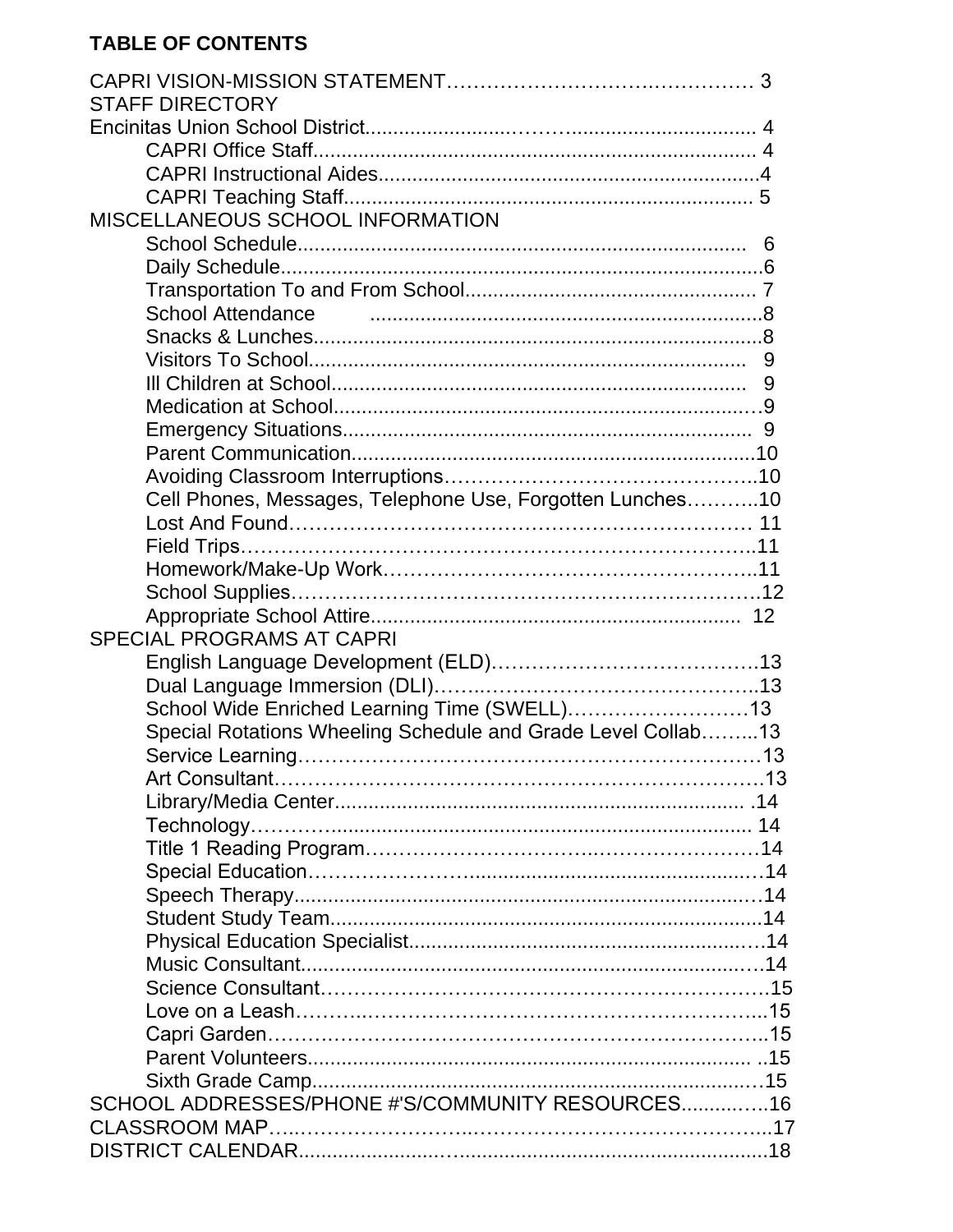#### SCHOOL VISION STATEMENT

Capri Elementary School successfully prepares its students to meet the demands of living and working in a changing world. Capri teaches a rigorous academic curriculum while promoting global awareness, intercultural understanding, communication, and collaboration. Capri meets the needs of its diverse multicultural, ethnic, and socioeconomic community through effective instructional strategies and ongoing evaluation and modifications.

While nurturing innovative thinking, Capri School helps students develop strong foundational skills. Capri students are highly proficient readers and writers. They master basic math concepts and problem-solving strategies and are able to apply these skills in real life. Students are prepared to speak, read, and write in multiple languages and are equipped to keep pace with changes in technology.

Capri students uphold a high sense of ethics and make positive contributions to society. They celebrate diverse cultural identities and demonstrate compassion toward others. In addition, students embrace social responsibility and service to the community. They also value their environment, and work to protect and preserve it, locally and globally.

Capri students develop a sense of self-worth and share responsibility for their own learning. Teachers recognize and encourage various learning styles in their students and deliver instruction at appropriate academic levels. While they are learning, students gain selfconfidence, develop emotional strength, and master strategies for acquiring new knowledge. Students leave Capri Elementary School equipped with the life-long skills necessary to succeed and thrive as they continue their education and move into the future.

#### *MISSION STATEMENT*

The staff and families of Capri Elementary School are committed to ensuring that all Capri students become:

- **Self-Directed Learners**
- **Collaborative Team Members**
- **Effective Communicators**
- **Constructive Thinkers and Problem Solvers**
- **Responsible Members of Society**

We have created a nurturing learning environment that fosters critical and innovative thinking and encourages students to collaboratively make intelligent decisions.

We celebrate diversity as our students learn to interact respectfully and compassionately within our community.

We guide Capri graduates to set, meet and maintain high academic standards, take pride in their work and seek continued improvement.

We expect Capri graduates to become contributing, involved, and responsible citizens of their community, country, and world.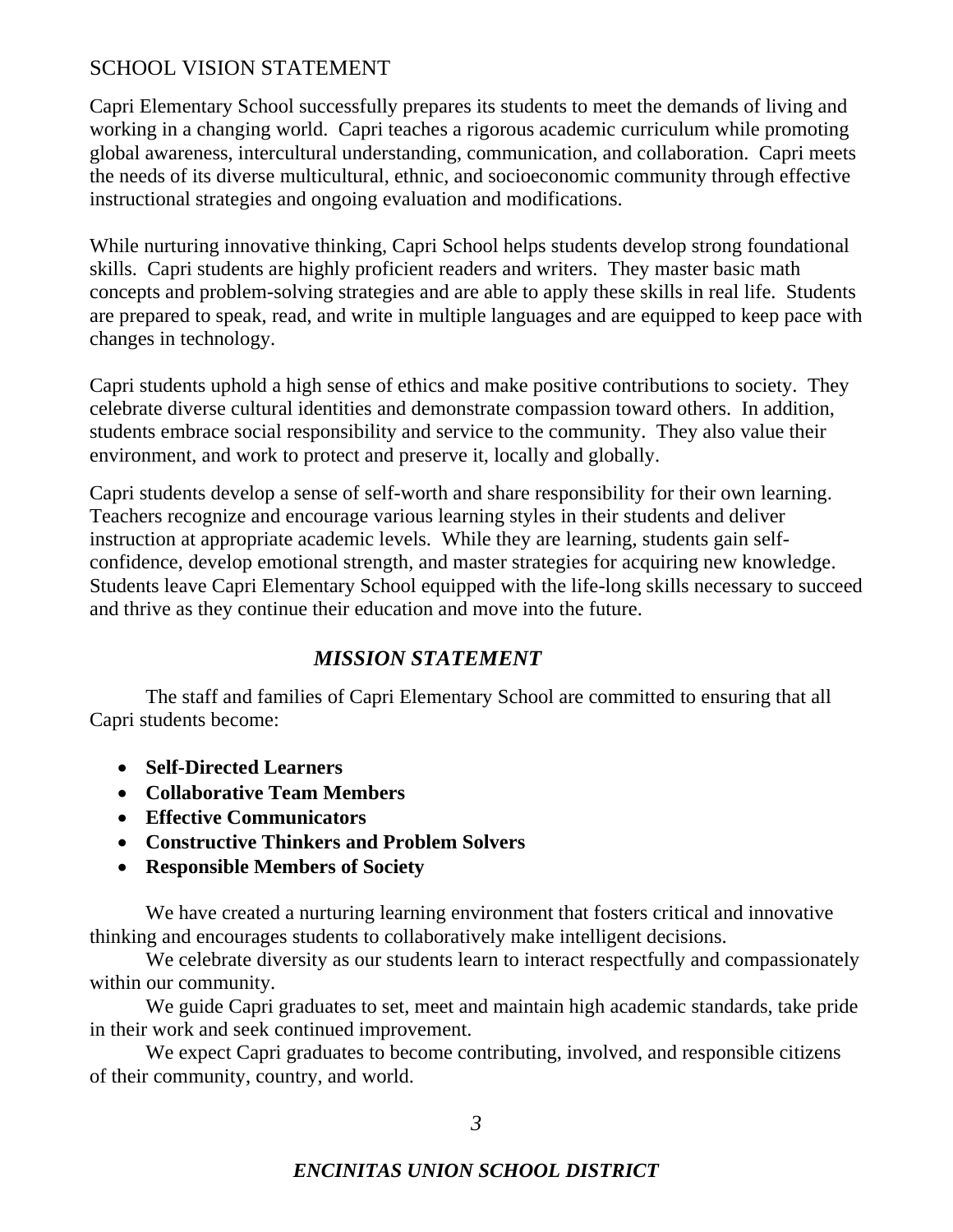*Superintendent - Andree Grey, Ed.D. Board of Trustees - Emily Andrade– Clerk*

#### *OFFICE STAFF*

| Principal                        |                          | Carrie Lancon    |
|----------------------------------|--------------------------|------------------|
| Office Manager                   | $\overline{\phantom{a}}$ | Laurie Underwood |
| <b>School Services Secretary</b> | $\sim$ $-$               | Claudia Felix    |
| <b>School Nurse</b>              | $\sim$ $-$               | Karen Shuff      |
| Custodian                        | $\overline{\phantom{0}}$ | Sean Friedman    |
| Night Custodian                  |                          | Jose Andrade     |

*Rimga Viskanta –President Greg Sonken – Vice-President Leslie Schneider – Member Marla Strich - Member*

#### *Specialists & Instructional Assistants*

| Media Center Instructional Assistant | Diane Okey                                       |
|--------------------------------------|--------------------------------------------------|
| <b>Music Consultant</b>              | Jonathan Schwartz                                |
| <b>Art Consultant</b>                | Estelle Praly-Hilmen                             |
| Science Consultant                   | Ryan Girod                                       |
| <b>TRAC</b> Teacher                  | Jennifer Wampler                                 |
| <b>Math Consultants</b>              | Catherine Bove                                   |
| <b>Reading Specialists</b>           | <b>Audrey Critchlow</b><br>Mina Hudson           |
| School Psychologist                  | Jenn Inaba                                       |
| <b>Learning Resource Teachers</b>    | Laura Morales<br>Nancy Greene<br>Tonya Herringer |
| Speech & Language Pathologist        | <b>Shelly Sims</b>                               |

*To contact a staff member by e-mail, use the following formula: first name.last name @eusd.net. For example, Carrie Lancon is [carrie.lancon@eusd.net](mailto:carrie.lancon@eusd.net)*

*4*

#### *CAPRI TEACHING STAFF 2020-2021 (Tentative grade level assignments)*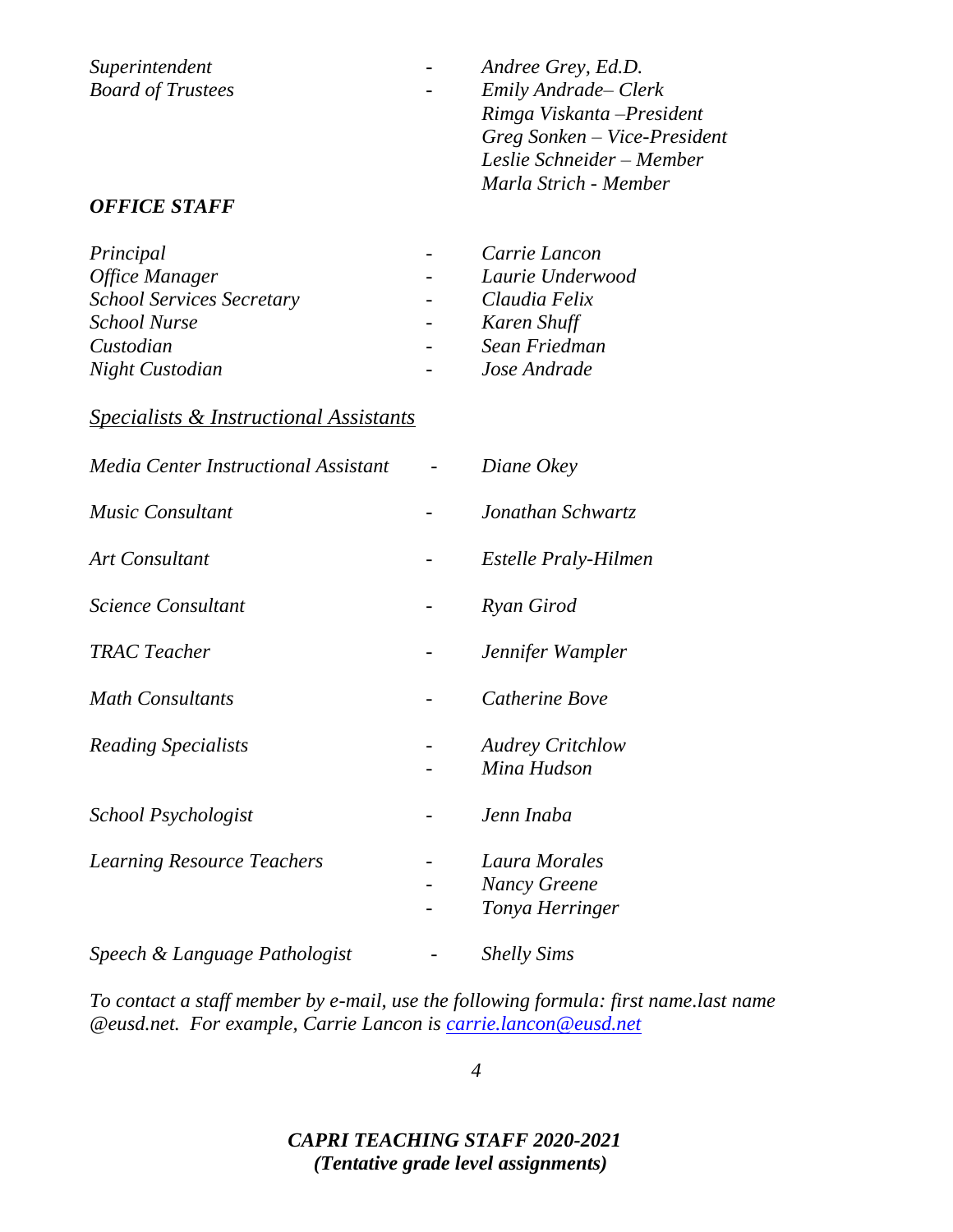| Kindergarten                     | Meghan Ling (DLI)<br>Laura Palacios (DLI)<br><b>Stacey Kaufman</b><br>Nancy Jois                 |
|----------------------------------|--------------------------------------------------------------------------------------------------|
| $1st$ Grade                      | Eloisa Bulow/Michelle Lorch (DLI)<br>Veronica Martinez (DLI)<br>Kaley Wodecki<br>Julann Ducharme |
| $2^{nd}$ Grade                   | Karin Alexander (DLI)<br>Pilar Lopez (DLI)<br><b>Bea Piper</b><br>Cindy Larsen                   |
| 2 <sup>nd</sup> /3 <sup>rd</sup> | Donna Mills                                                                                      |
| $3^{rd}$ Grade                   | Elizabeth Thompson<br>Robert Clarke<br>Julia May (DLI)<br>Lucia Garcia (DLI)                     |
| $4th$ Grade                      | Lance Gomez<br>Sabrina Santolalla (DLI)<br>Elvia Palacios (DLI)<br>Lynn Thornton                 |
| 5 <sup>th</sup>                  | Christine Sullivan (DLI)<br><b>Brian Charles</b><br><i><b>Scharonne Jones</b></i>                |
| 5 <sup>th</sup> /6 <sup>th</sup> | Laura Anderson (DLI)                                                                             |
| $6th$ Grade                      | Chelsea Charles (DLI)<br>Alexandra Bulisache<br>Lisa Wootten                                     |

*DLI=Dual Language Immersion*

*5*

## **MISCELLANEOUS SCHOOL INFORMATION** *SCHOOL SCHEDULE*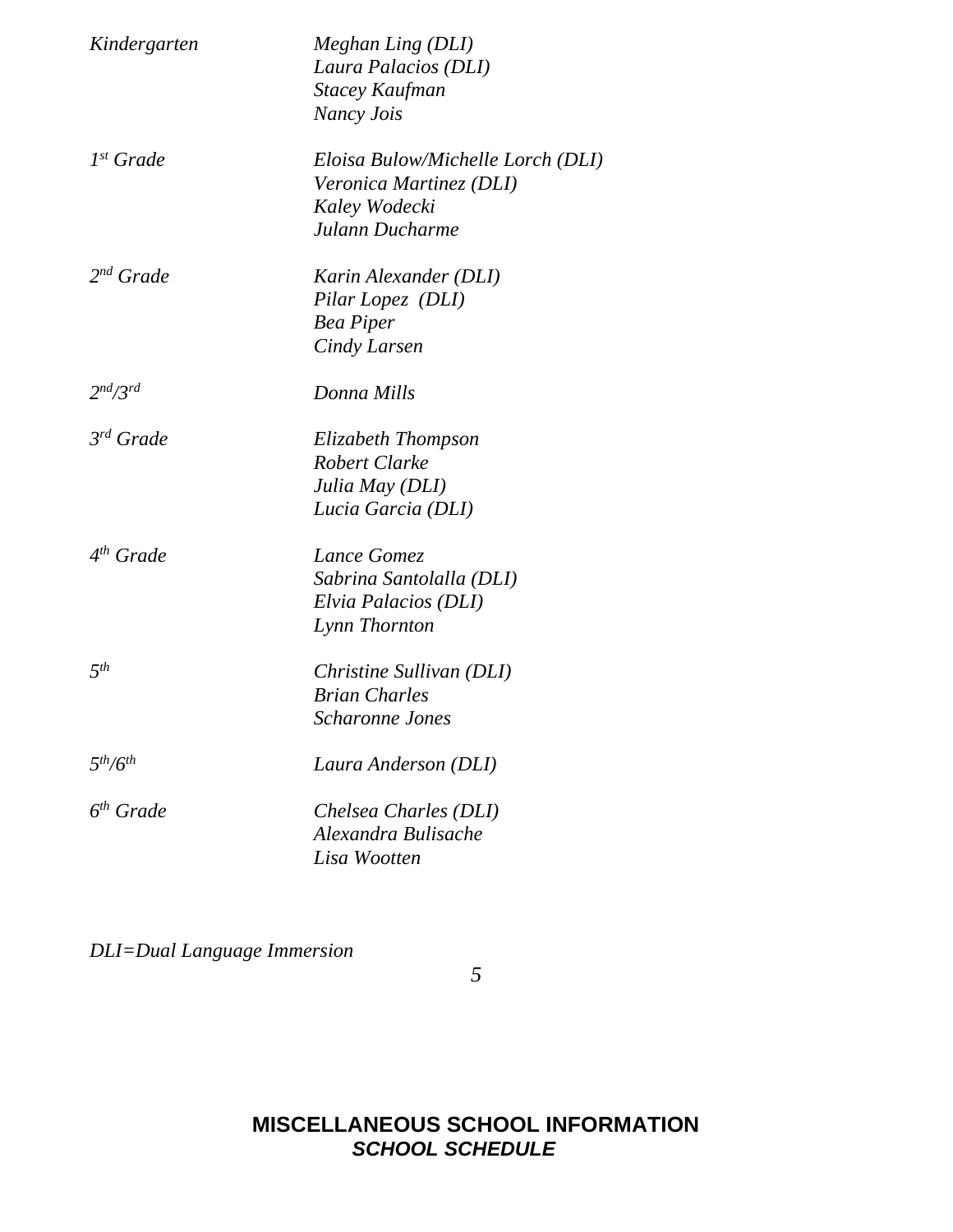Office hours are 7:00 a.m. to 3:30 p.m. Instructional hours are 8:00 a.m. to 2:20 p.m. Monday – Thursday. There is no supervison of students prior to 7:45 a.m. They should not be on school grounds before that time, unless they are enrolled in YMCA's morning day care. School starts at 8:00 a.m. Students are expected to be lined up in their class line at 8:00 a.m. There is no supervision for students after school. Please make arrangements for your child at dismissal time. On Modified Days, each Friday, students are dismissed at 12:45 p.m.

#### *DAYCARE*

**Before and after school care** is provided by the **YMCA** from 6:30 a.m. to 7:45 a.m. and from school dismissal until 6:00 p.m. It includes homework help, study buddies, and enrichment classes at no cost to the parents. YMCA is jointly managed by EUSD and the YMCA. For more information, contact the YMCA at (760) 525-1839 or Capri at (760) 944-4360. The YMCA. is also available for before and after school care off site. A bus from the YMCA brings the students to school in the morning from the YMCA and picks the students up after school and takes them to the Magdalena Ecke YMCA on Saxony Rd. The YMCA's number is (760) 942-9622.

### **DAILY SCHEDULE**

Monday – Thursday

10:00 a.m. - 10:15 p.m. - $10:15$  a.m.  $-10:30$  a.m.  $10:15$  a.m.  $-11:30$  p.m.  $10:30$  a.m.  $-12:10$  p.m  $11:30$  a.m. - 12:10 p.m –  $12:10 \text{ p.m.} - 12:50 \text{ p.m.}$  - $12:10 \text{ p.m.} - 2:20 \text{ p.m.}$  - $12:50$  p.m.  $-2:20$  p.m.  $-$ 2:20 p.m. - Dismissal

*Friday Schedule: - 11:20 – 12:00 – 1*

- Gates Open-Students allowed on playground
- 8:00 a.m. 10:00 a.m.  $\qquad \qquad$  First Instructional Block  $K 3^{rd}$
- 8:00 a.m.  $-10:15$  a.m.  $-$  First Instructional Block  $4<sup>th</sup> 6<sup>th</sup>$ 
	- rd
	- th
		- <sup>nd</sup> Instructional Block K 3<sup>rd</sup>
		- <sup>nd</sup> Instructional Block 4<sup>th</sup> 6<sup>th</sup>
		- rd
	- $\mathsf{^{th}-6^{th}}$
	- <sup>rd</sup> Instructional Block K 3<sup>rd</sup>
	- $3<sup>rd</sup>$  Instructional Block  $4<sup>th</sup> 6th$
	-
	- *st Lunch K – 3rd*
	- *12:00 – 12:40 – 2 nd Lunch 4 th – 6th*
	- *12:45 Dismissal*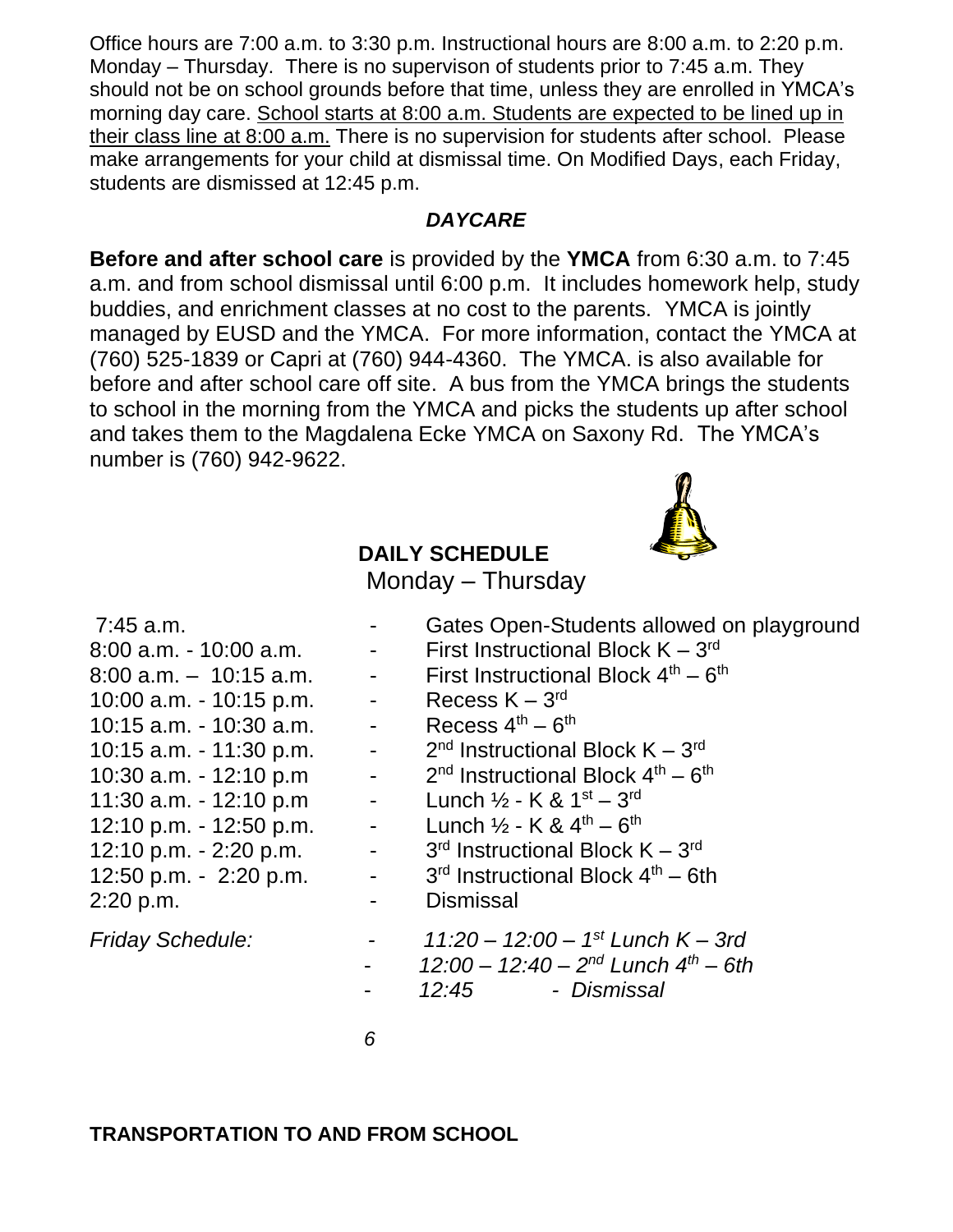The parking lot has been designed for **one-way eastbound circulation.** All cars enter at the west driveway on Capri Road and exit at the east driveway on Rainbow Ridge Road.

For **DROP-OFF** before school, pull into the driveway at the west entrance and **pull as far forward as possible before stopping your car** to let your child out on the sidewalk. Please be certain your child exits the car along the curb. DO NOT have your child exit from the driver's side of the vehicle. **Children should be completely ready to get out of the car when you stop.** Their backpacks should be with them inside the car so that they may get out safely and quickly. After your child has exited the car, please continue to the east driveway at Rainbow Ridge and exit onto Capri Road.

For **PICK-UP** after school, enter the driveway through the west entrance and **pull as far forward as possible before stopping your car**. Students will sit in lines on the cement near the front gates. As we see your car pull forward, we will call down to the teacher with the students to send your child to your car. Please do not stop until there is no empty space in front of you.

If you wish to **PARK AND GET OUT OF YOUR CAR,** please park on **RAINBOW RIDGE** or in the **LOWER PARKING LOT** in a designated parking place.

There is **NO PARKING ON CAPRI ROAD** between the west driveway and the corner of Burgundy between the hours of 7:30 a.m. and 8:30 a.m. Monday through Friday and between the hours of 2:00 p.m. and 3:00 p.m. Monday through Thursday and 12:30 p.m. and 1:30 p.m. on Friday.

WALKERS: Examine a local map to determine the safest route to Capri from your home. Accompany your child to school a few times. Encourage your child to take the same route each day and to walk in a group. Remind your child never to accept rides from strangers and to only cross streets in designated crosswalks. Please see the next page.

BICYCLISTS and SKATEBOARDERS: Third graders and above may ride bicycles and skateboards to school. Students are required to wear fastened bicycle helmets. Students need to walk their bicycles while on school property and to follow basic traffic regulations. Please be sure your child has an appropriate bicycle lock and locks his/her bicycle to the bike rack for protection against theft. Students who ride skateboards must wear a fastened helmet and bring it to the office. **NO SKATEBOARDS OR BICYCLES MAY BE RIDDEN ON CAMPUS AT ANYTIME.**

*7*

It is essential that students be prompt and regular in attendance. Every absence, even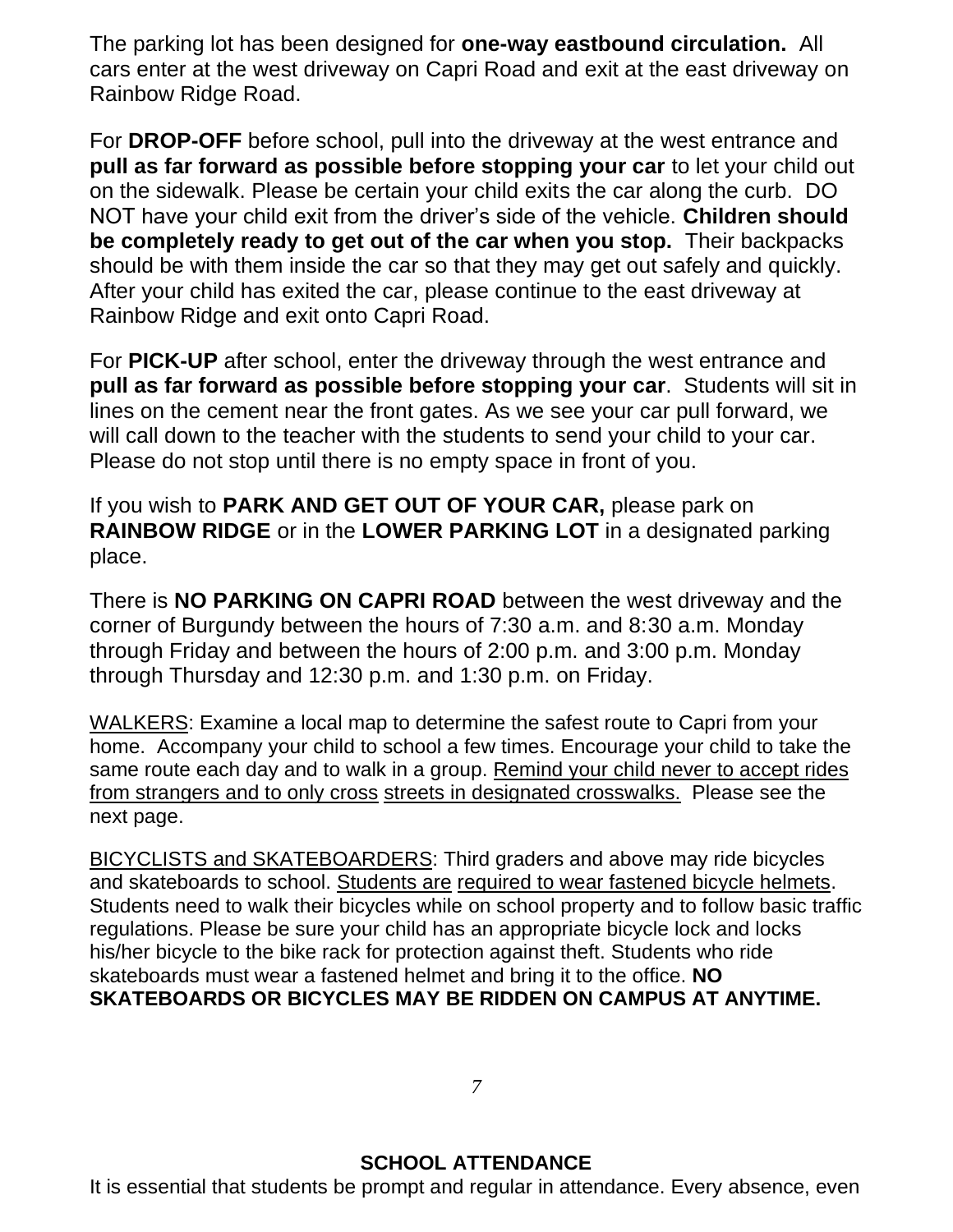for part of the day, interferes with your child's progress in school. Absence from school is the greatest single cause of school failure.

LATE ARRIVALS: All grades attend class 325 minutes everyday (not including recesses and lunch) except for modified days. Classes begin promptly at 8:00 a.m. If late to school, your child must report to the school office and check in with the school secretary to receive an admission ticket.

ABSENCES: When your child is going to be absent, please call the school. If you are not able to call, please send a note explaining the absence when your child returns to school. When a child is absent, the school secretary calls the student's home to verify the absence. **The following communicable diseases must be reported to school office: chicken pox, strep throat, measles, and lice.**

When you know in advance that your child is going to be out of school for 5 days for a reason other than illness, please contact the teacher or the school office in advance so that we can prepare an Independent Study Contract for your child so the absences will not be considered unexcused.

EARLY DISMISSALS: A note from home is necessary when a student is to be dismissed early from school. If you wish to pick up your child during the school day, please make arrangements to have him/her signed out in the school office. STUDENTS MAY ONLY BE RELEASED TO ADULTS LISTED ON THE EMERGENCY CARD. We have established this procedure for the protection of all students. Please make every effort to schedule appointments after 2:30 p.m. to avoid early dismissal.



#### **SNACKS AND LUNCHES**

Snacks and lunches which students bring to school can become warm before eaten. Please keep this in mind when selecting items to send with your children. Encourage your child(ren) to bring home any food they don't eat so that you'll know what they are eating. Please mark their lunch with their first and last names.

Snacks: All children have a morning nutrition break. It is important to send a healthy snack for your child to eat at this time, i.e. fruit, crackers and cheese, yogurt, granola bar, etc.

Lunch: The District provides a lunch program for all students. **Lunch is \$4.00 a day or a 21-lunch pass may be purchased in the office for \$80.00.** The District also has a free or reduced lunch program for those families who qualify under federal guidelines. Please see the office staff and visit the district website for further information.

*8*

### **VISITORS TO SCHOOL**

**All visitors to Capri, including parents and volunteers, must sign in at the office**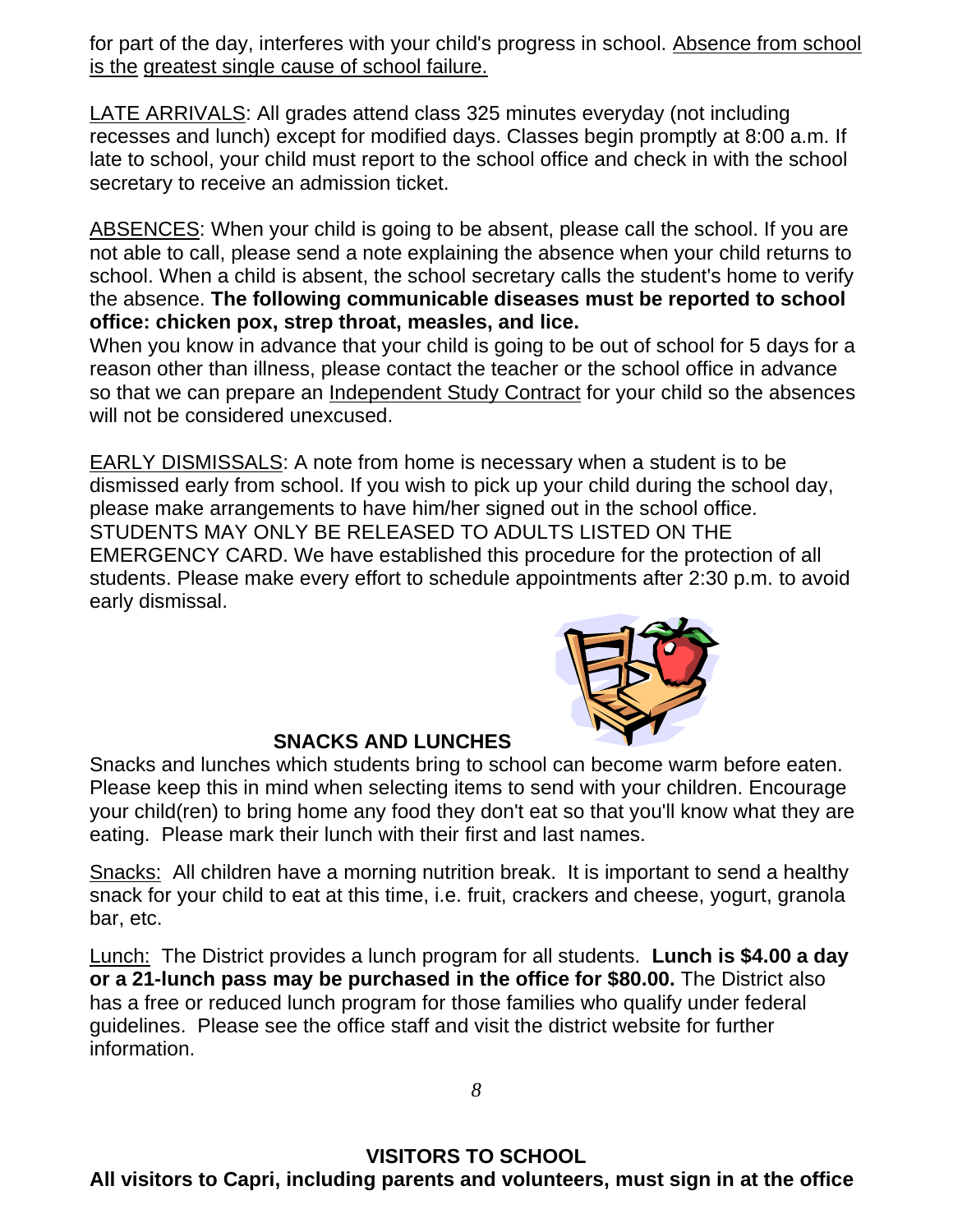**and wear a badge.** Any student leaving the school grounds before dismissal must be signed out by a parent or an authorized adult. This procedure has been developed for the benefit of all students and visitors. Non-enrolled elementary, junior high and high school aged children are not allowed on the school grounds or in the parking area during school hours without prior permission from the principal.

Parents are welcome to visit a classroom in the company of the principal. District policy states that an appointment should be scheduled through the principal's office so that the visitor might be accompanied by someone who can answer any questions that might arise. When visiting a classroom, it is requested that visitors not talk to the students nor use classroom time for discussions with the teacher. A conference may be scheduled with the teacher if you wish to discuss aspects of the classroom program. Most classroom visitations last approximately 20 minutes.

### **ILL CHILDREN AT SCHOOL**

The EUSD believes that it is not in the best interest of ill children to be sent home alone. If a child is determined to be too ill to remain at school, the office staff will notify the parents or designated emergency contact to pick up the child at school and to transport him/her home.

#### **MEDICATION AT SCHOOL**

Occasionally it is necessary for students to take medication at school. All medication (including non-prescription drugs such as aspirin) must be brought to the school office in the morning along with all of the following: (1) a doctor's written prescription with the child's name, medication, date and dosage, (2) a note from the parent with the same information and (3) the container marked with the same information. You may get a form in the office for your doctor to fill out. By law, the office cannot dispense medication without the proper forms.

### **EMERGENCY SITUATIONS**

State regulations require us to have valid emergency numbers on file for every student. Please make certain the office has a current phone listing for you and **at least two emergency numbers** and emails in the event that you cannot be reached. Should any change occur, please notify the school office immediately of new telephone numbers or emails.

In the event of an earthquake or other disaster teachers will direct students to "duck, cover, and hold." They will remain under cover until the shaking ceases and they are notified that it is safe to evacuate the classrooms. Students will be evacuated (as in a fire drill) and remain outside until buildings are judged safe by qualified inspectors. In case of severe structural damage, children will not be allowed to re-enter the buildings under any circumstances.

In the event of a major earthquake, school will **NOT BE DISMISSED AND CHILDREN WILL REMAIN UNDER THE SUPERVISION OF SCHOOL AUTHORITIES** until a parent (or adult listed on emergency card) arrives to pick them up.

*9*

#### **PARENT COMMUNICATION**

Thursday Breeze: Each Mondayday, parents are e-mailed information from Capri.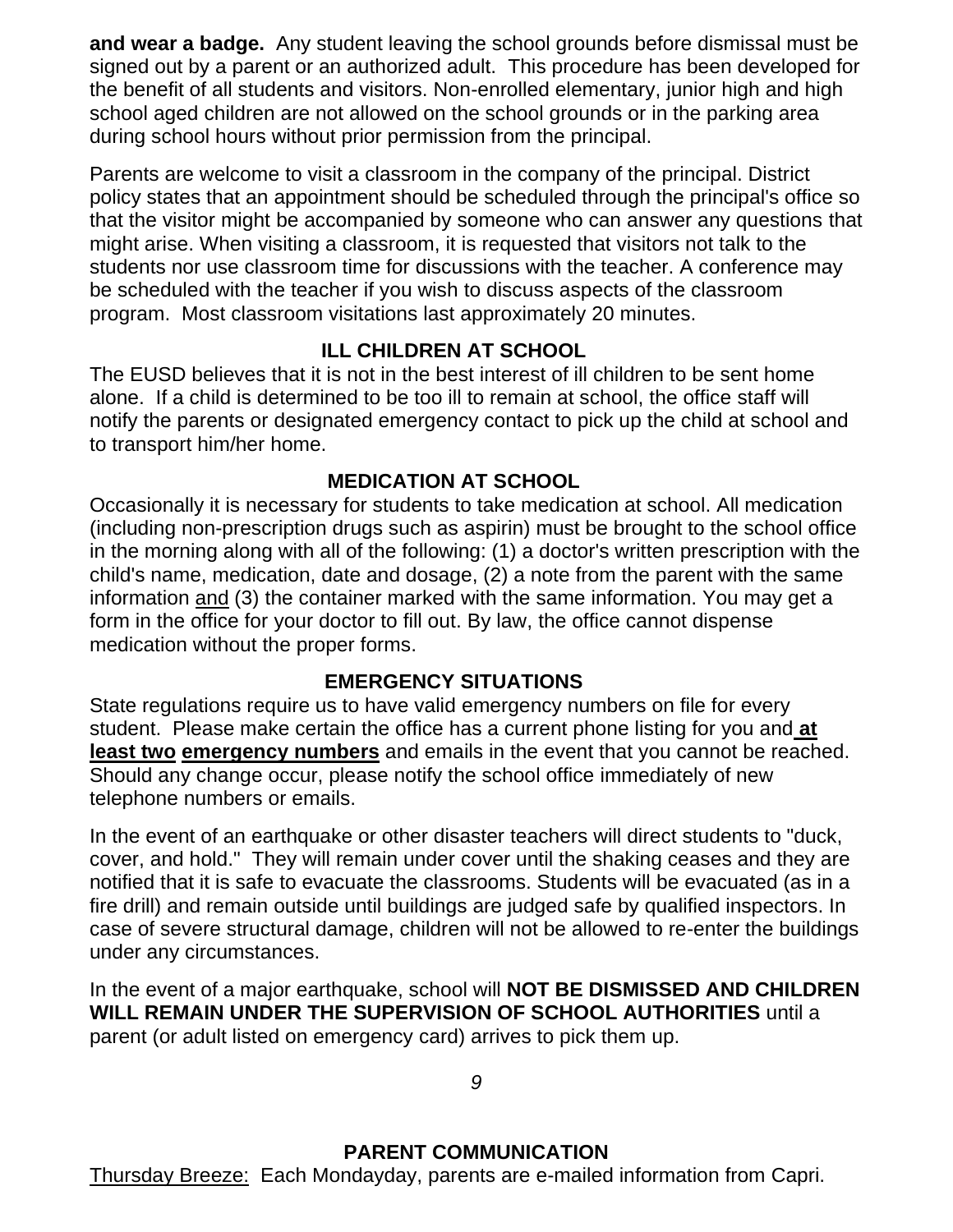This e-mail contains Capri's Calendar, a list of important dates, district correspondence, and any PTA and/or School Site Council flyers, and a note from the Principal. Pease read this e-mail each week.

Parent/Teacher Conferences: Goal Setting Conferences are scheduled for the week of October  $12^{th} - 16^{th}$ . Parent Conferences are scheduled for March  $22^{nd} - 26^{th}$ . Report cards will be distributed in January & June. Your child's teacher will schedule a specific date and time for your conference. If you feel a conference is needed at another time, please contact the teacher through the school office.

## **AVOIDING CLASSROOM INTERRUPTIONS**

One of our goals at Capri is to enable "teachers to teach, and children to learn." In order to accomplish this goal, we are always looking for ways we can protect the valuable instructional time in the classroom from unnecessary interruptions. Parent requests to get messages to their child or the teacher during the instructional day can have a significant interruption on the teacher's ability to keep a concentrated focus on instruction.

Therefore, we are asking you to help eliminate any unnecessary classroom interruptions.

- ❖ Please do not call the office to relay messages to your child unless it is an absolute **emergency. Office staff will not call classrooms before recess.**
- ❖ Inform your children, before they leave for school in the morning of any plans for after school that they may need to know such as:
	- ❖ Who is picking them up after school?
	- ❖ Who are they to go home with?
	- ❖ Do they need to go to daycare today?
	- ❖ What are they to do if it rains?
	- ❖ Do they have their homework?

These are a few suggestions that can help us eliminate classroom interruptions. Thank you for your cooperation in helping to preserve valuable instructional time!

# **MESSAGES, TELEPHONE USE, CELL PHONE USE, FORGOTTEN LUNCHES**

If your child forgets a lunch, please deliver it to the front office. We will deliver it to your child at lunchtime. Please be sure to have your child's name and teacher's name marked clearly on the lunch.

If you need to get a message to your child, please inform the office. We will notify the teacher. We try not to interrupt instruction except in emergencies. Telephone usage by students is for emergency calls and school related business. Students will not be allowed to use the office telephones to arrange social activities after school. Students' cell phones must be turned off during school hours, unless the principal grants specific permission. The school is not responsible for lost or stolen cell phones or for service charges during school hours. Misused cell phones will be confiscated and parents must come into the office to retrieve.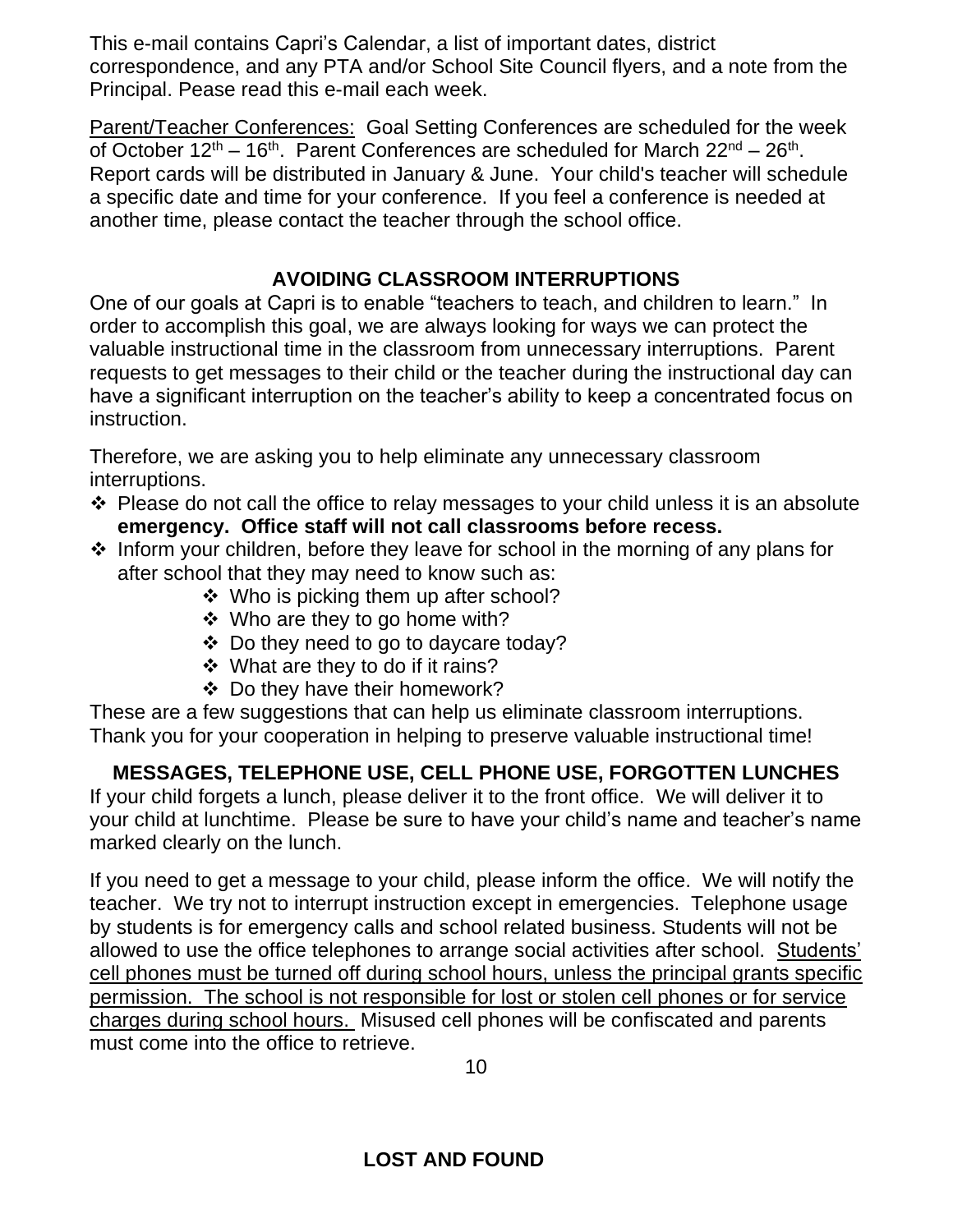The lost-and-found is in front of room 401. Lunch boxes and clothing items are often found there. **All items not claimed at the end of each month are given to charitable organizations. Small valuables, such as found jewelry, cell phones, or cash, should be turned into and claimed in the office.**

Please put your child's complete name on everything he/she brings to school. There may be several children with identical book bags, lunch boxes, or jackets. There may also be several children with the same first or last name. Having your child's name on everything makes it easier for him/her and the staff to identify belongings.

#### **FIELD TRIPS**

Teachers may schedule field trips during the year to enhance and support the instructional program. Buses may be used or teachers may ask for volunteer drivers. Insurance requirements will be provided by the teacher. Drivers will be notified concerning the destination, day, and approximate time of departure and return.



#### **HOMEWORK/MAKEUP WORK**

Homework is part of the school curriculum. The daily amount of homework will vary based upon maturity, ability, and needs of students. The following represents a suggested guide from the EUSD.

| Grade | <b>Suggested Time Schedule</b><br>For Homework | <b>Recreational Reading</b> |
|-------|------------------------------------------------|-----------------------------|
| K     | 10-15 minutes                                  | 10-15 minutes               |
|       | 10-20 minutes                                  | 10-20 minutes               |
| 2     | 15-25 minutes                                  | 15-25 minutes               |
| 3     | 20-30 minutes                                  | 20-30 minutes               |
| 4     | 40-60 minutes                                  | 45 minutes                  |
| 5     | 45-60 minutes                                  | 45 minutes                  |
| 6     | 45-60 minutes                                  | 45 minutes                  |
|       |                                                |                             |

**The preceding schedule is intended as a guide. HOMEWORK SCHEDULES WILL VARY ACCORDING TO THE INDIVIDUAL COMPETENCIES OF EACH PUPIL**. Homework assignments provide pupils with practice in applying those skills they have been taught in school. However, students who do not finish classroom work may be asked to complete the work at home, which could increase homework time.

*11*

#### **SCHOOL SUPPLIES**

California guarantees all students a free public education. Parents are NOT required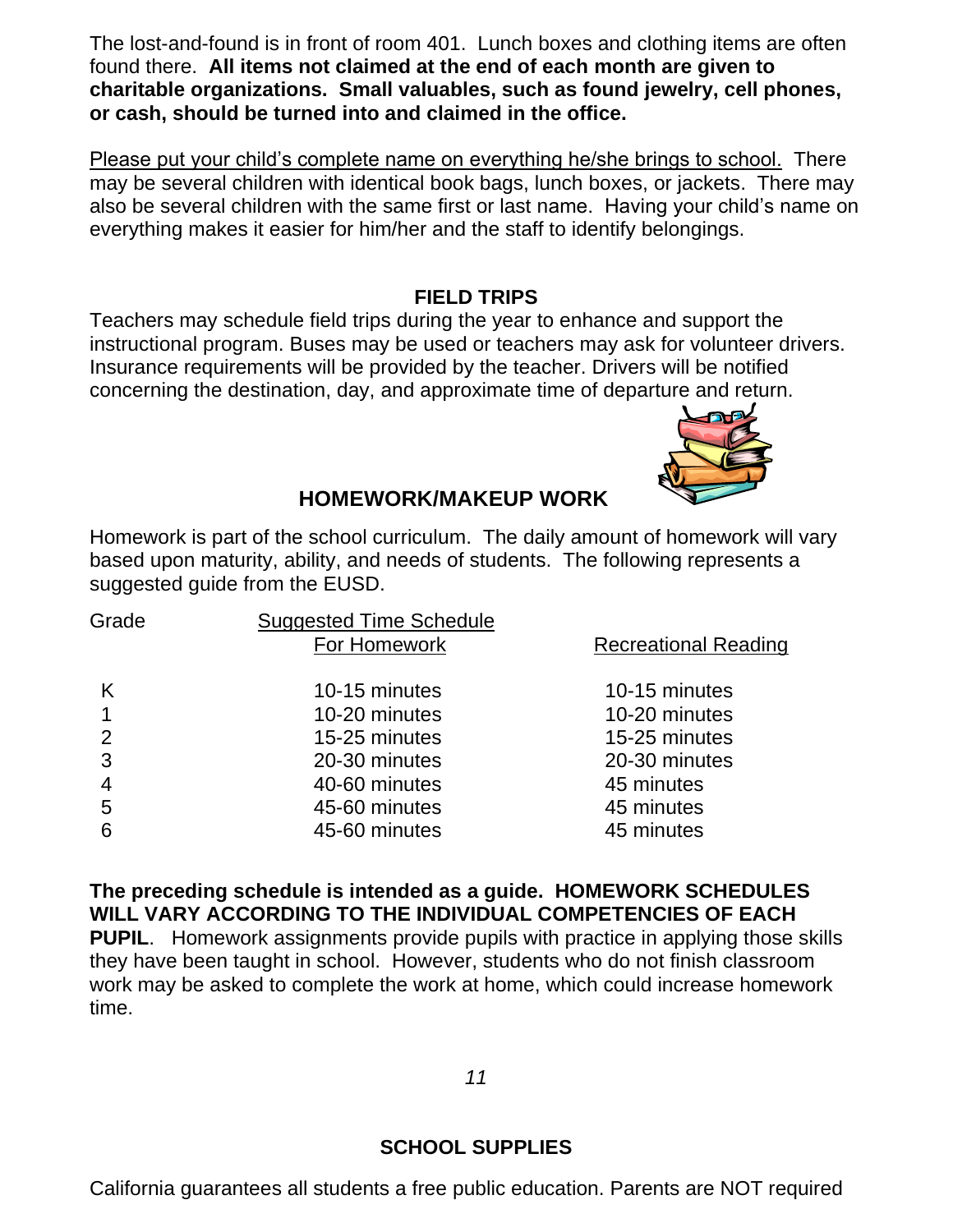to supply school materials. However, due to the limited financial resources in our schools at this time, teachers will be asking you to donate materials if possible. These materials may include crayons, markers, glue sticks, pencils, paper, work folders, notebooks, scissors, etc. Each teacher will let parents know how they can assist their child. A grade level list can be found on the Capri PTA Website.



#### **APPROPRIATE SCHOOL ATTIRE**

In the interest of health and safety, all students are expected to be clean, neatly groomed, and dressed appropriately at all times. The following standards of dress will be enforced:

- Clothing that advertises, endorses, or supports the use of tobacco, alcohol, drugs, and/or violence may not be worn.
- Shirts/clothing with offensive or inappropriate slogans and pictures may not be worn.
- Shirts must be waist length and may not expose the stomach area.
- Tank tops with low cut underarms, and tube tops may not be worn.
- Closed toed shoes must be worn at all times.
- The length of shorts and skirts must be longer than your arms when they are at your side.
- No short shorts.
- No bandanas may be worn at school, except on special days designated by teachers (e.g. Rodeo Day, Gold Rush).
- All hats must be removed when indoors.
- ALL CLOTHING MUST COMPLETELY CONCEAL UNDERWEAR.
- Makeup and tattoos may not be worn except on designated special days.
- No sagging or baggy pants, hanging suspenders, hanging belts, chains, exposed underwear, or pant legs touching the ground may be worn.
- Clothing, hairstyles and accessories bearing English script lettering, personalized lettering, logos, and/or names of organizations which are not recognized by the school are not allowed.

#### **Protocol for inappropriate school attire**

| 1 <sup>st</sup> infraction | <b>Student Warning</b>        |
|----------------------------|-------------------------------|
| $2nd$ infraction           | Parent note home              |
| 3 <sup>rd</sup> infraction | <b>Meeting with Principal</b> |

*12*

### **SPECIAL PROGRAMS AT CAPRI ELEMENTARY**

State and Federal laws and guidelines require that programs be developed to meet the many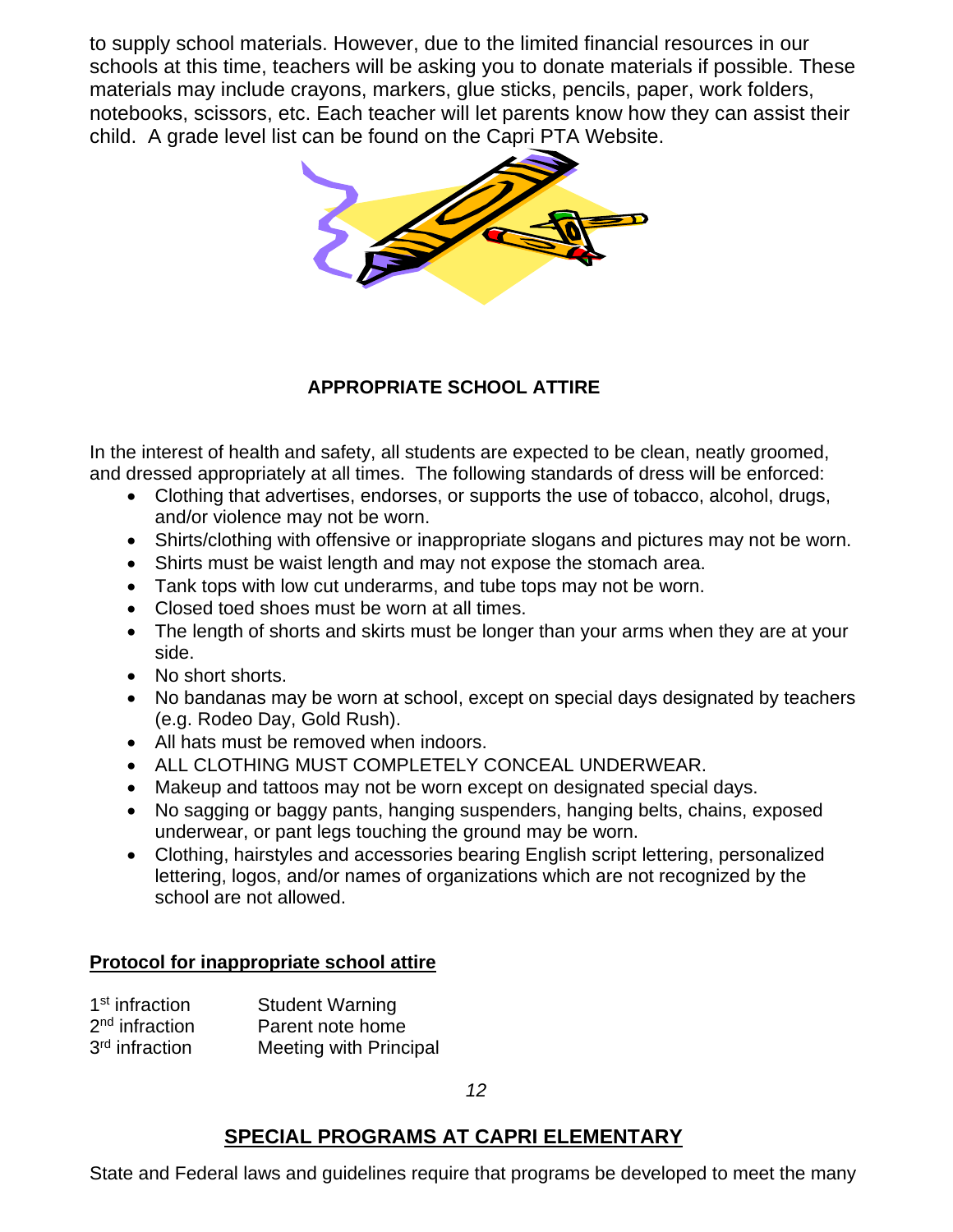special educational needs of children. Only those programs currently operating at Capri Elementary are described in this section. Please contact the principal or district superintendent for information regarding the wide range of curriculum offerings of the EUSD.

**ENGLISH LANGUAGE DEVELOPMENT (ELD)** – Capri School is dedicated to the concept of "equal educational opportunities for all" (and employs a Dual Language Program in Kindergarten through 6<sup>th</sup> grade as well as daily English language instruction too.) Daily E.L.D. is provided to all students who are acquiring English as their second language, until they are proficient.

**DUAL LANGUAGE PROGRAM –** Capri is pleased to offer this special program for English and Spanish speaking families who wish to have their children become bilingual, bi-cultural and bi-literate. Dual Language Program classes are comprised of approximately half native English Speakers and half native Spanish speakers. All students are initially immersed in Spanish for 90% of their day in kindergarten and first grade. Each year the percentage of time that instruction occurs in English increases until  $5<sup>th</sup>$  &  $6<sup>th</sup>$  grade when 50% of their day is Spanish and 50% is English. The Dual Language Program is offered in kindergarten through 6<sup>th</sup> grade. By the end of the sixth grade, DLI students are eligible to receive the Pathway to Biliteracy Award.

**SCHOOL WIDE ENRICHED LEVELED LEARNING (SWELL) -** For the first 45 minutes of the school day, all students are able to receive differentiated instruction at their level to support and challenge their learning. The enriched learning opportunities include: Novel Studies, Playwright Project, Junior Great Books, AXES Writing, Writing through Visual and Performing Arts, Digital Media, and Service Learning, English Language Development, Reading intervention.

**SPECIAL ROTATIONS WHEELING SCHEDULE, YOGA SCHEDULE AND GRADE LEVEL COLLABORATION -**All grade levels participate in enrichment classes as they rotate through four 30-minute weekly sessions. The classes include instruction in the areas of music, art, science, physical education and Yoga. Specialists in their respective areas teach these classes. During wheel rotations, teachers have the opportunity to collaborate and plan instruction together in order to make informed instructional decisions to support student progress and learning.

**SERVICE LEARNING -** As part of our commitment to service learning and teaching our students that they can make a difference in changing the world, students are consistently challenged to apply their skills to find ways to connect & contribute to the world around us.

**ART CONSULTANT –** Capri has a dedicated art teacher who sees all students weekly. Art lessons are also provided by art docents in each classroom

**CAPRI COMMONS.** Students have access to the Commons throughout the day. An aide is employed by the school and helps with student book checkout. The commons is also open during lunchtime for research, design and reading.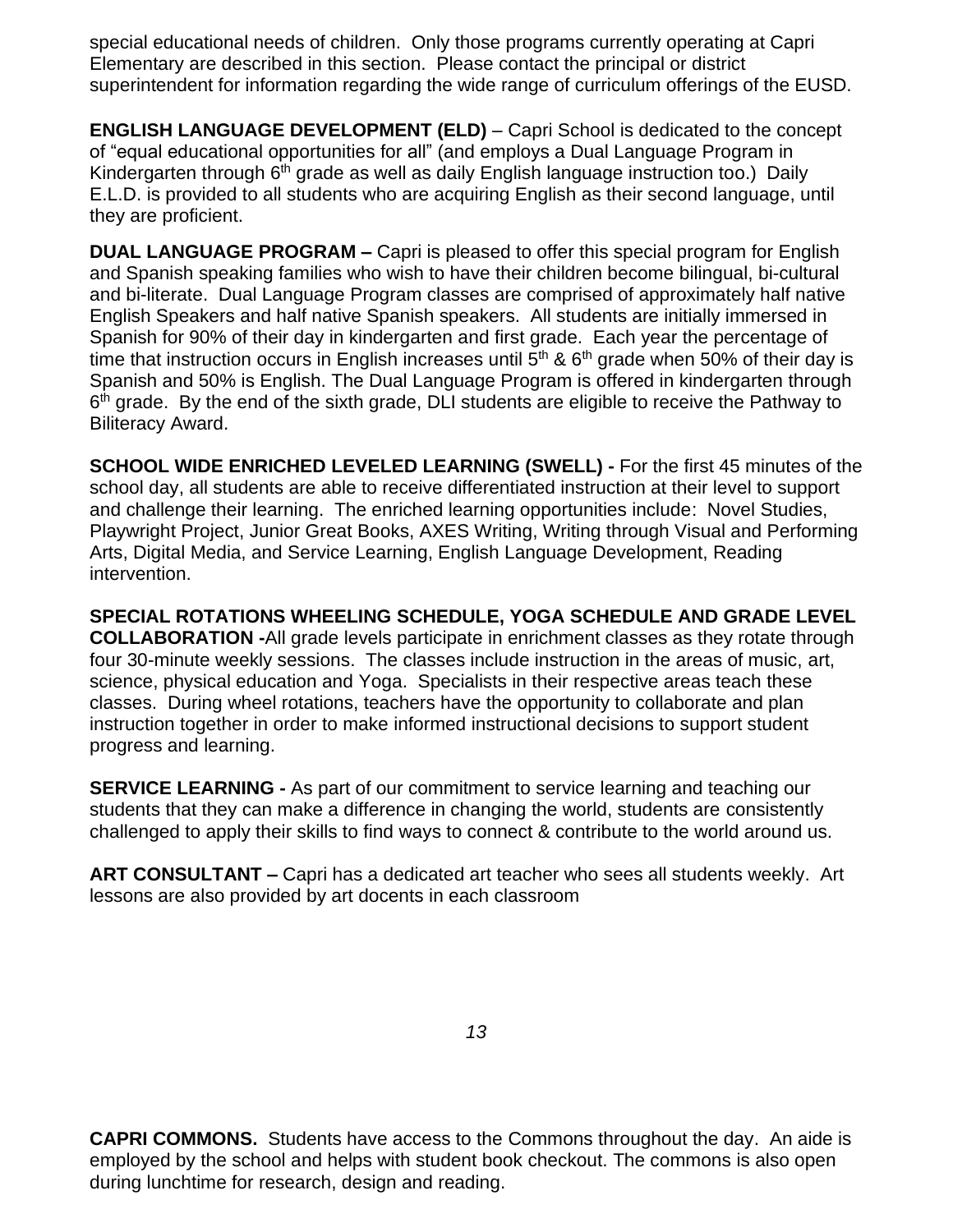**TECHNOLOGY –** All students in grades K – 6 receive an iPAD to support their learning and have access to district digital curriculum.

**TITLE 1 READING PROGRAMS.** Reading specialists are employed to work with students who need additional assistance in reading skills and to coordinate programs to assist underperforming students.

**SPECIAL EDUCATION/LEARNING RESOURCE CENTER (LRC).** Students who require extra help in their studies as a result of an identified disability may be eligible to receive services from special education teachers in the Learning Resource Center. Such students are generally referred by the regular classroom teacher to the Student Success Team for assistance, assessment, and special program placement when disabilities are confirmed. Parents are essential partners in this process. An Individual Education Plan (IEP) is developed for each student who qualifies for Special Education and specialized instruction is presented in the Learning Resource Center or within the regular classroom.

**SPEECH & LANGUAGE THERAPY.** The speech & language therapy program is designed to identify and assist students with speech problems such as articulation and language development delays. Students qualify based on formal evaluations and are served as prescribed in their Individual Education Plan (IEP).

**STUDENT SUCCESS TEAM.** The Student Success Team is a school site team. The team may include the principal, educational specialist, speech & language therapist, psychologist, teachers, and parents. The team uses a systematic problem solving approach to develop a plan to assist students who are experiencing academic, social/emotional, or behavioral difficulties. The SST process is also used to consider grade acceleration for advanced students. Strategies are developed and resources organized that address the student's specific needs

**PHYSICAL EDUCATION SPECIALIST.** The District has one Adaptive P.E. Specialist for all nine schools. This teacher works with students who qualify for an adaptive physical education program; i.e., students requiring special help in the area of coordination and motor skills. Additionally, a part-time P.E. consultant is employed at Capri utilizing donations. The P.E. consultant is part of the wheel and instructs students following the California Content Standards on a rotation basis.

**MUSIC CONSULTANT.** A music consultant is employed at Capri utilizing donations. Students receive specialized music instruction once a week from our music consultant that may include: vocal, dance, rhythm, Orff instruments, recorder, and/or guitar.

**SCIENCE CONSULTANT -** The Science experience at Capri is a student-centered, instructional approach empowering students in the learning process while they develop critical thinking skills, as well as discover scientific concepts. Science is a process, and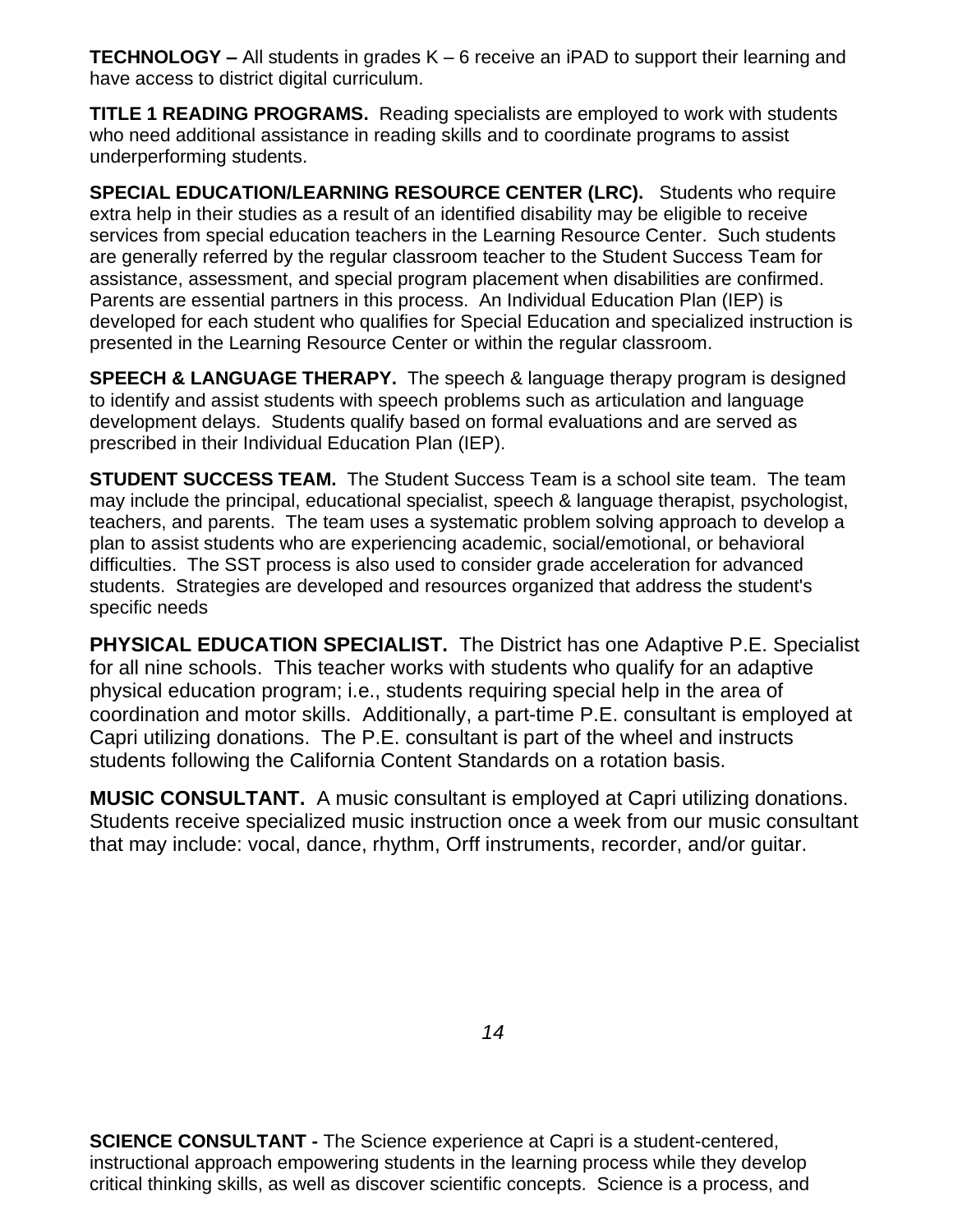students are actively engaged in asking questions and conducting experiments as a way to understand the natural world. This foundation of science education forces students to think by requiring interpretation of observed events and promotes cause and effect thinking. This format creates an excellent opportunity to learn cooperatively and work as a team. A science consultant is employed at Capri utilizing donations and is part of the wheel rotations. Science during wheel is a hands-on lab experience to supplement the classroom science instruction. In addition to the science labs throughout the year, Capri students have access to the Outdoor Learning Lab, an outdoor garden "classroom" designed and managed by many devoted parents at our school. At Capri, hands-on science learning is fun!

**CAPRI GARDEN -** Our school has a variety of gardens on campus to serve as living laboratories for our students and families. Capri students have access to the Outdoor Learning Lab, an outdoor garden "classroom" an edible garden, and a habitat. The gardens demonstrate how eco-friendly low input methods can address home-energy conservation, healthy food and an emerging green, local economy.

**PARENT VOLUNTEERS.** Volunteers are welcomed by the staff to offer assistance in the classroom, Commons, PTA and EEF. Interested persons should contact the school office or their child's teacher.

**SIXTH GRADE CAMP.** Each year the San Diego County Department of Education sponsors a camping experience for all sixth grade students as part of its Outdoor Education Program. The camping experience is scheduled during five school attendance days and the students are accompanied by their classroom teacher. The cost of insurance, transportation, and meals is paid by each student. Further information will be provided to you and your child before the camp session.



*15*



*SCHOOL ADDRESSES/PHONE NUMERS*

*Encinitas Union School District 101 S. Rancho Santa Fe Rd.*